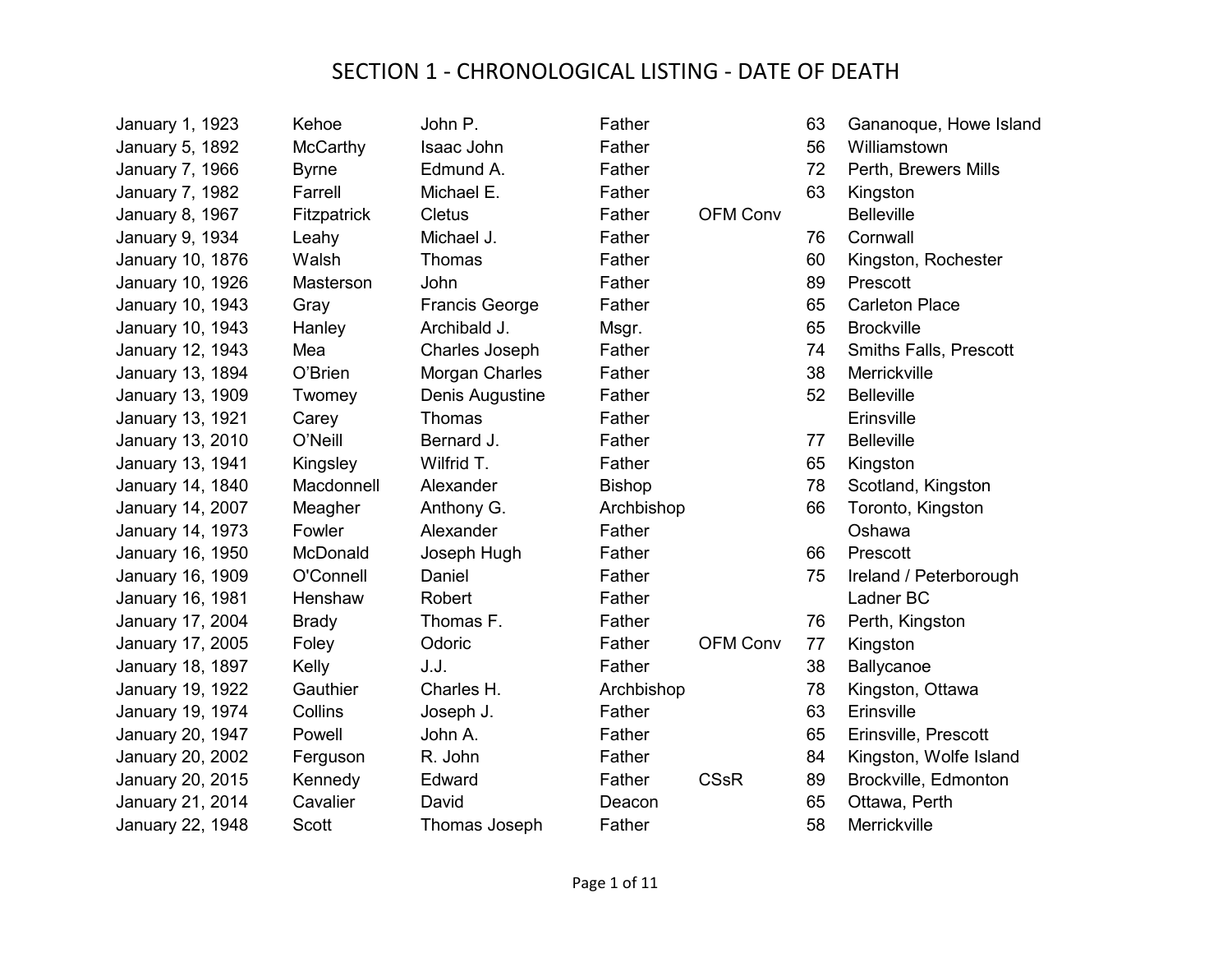| January 22, 1949        | Mahoney         | John                  | Father        |                 | 67 | <b>Smiths Falls</b>     |
|-------------------------|-----------------|-----------------------|---------------|-----------------|----|-------------------------|
| <b>January 24, 1872</b> | Kelly           | Oliver                | Father        |                 | 57 | Kingston                |
| January 24, 1949        | Fallon          | Charles               | Father        | <b>OMI</b>      |    | Kingston                |
| January 25, 1892        | Roche           | <b>Edmund Patrick</b> | Father        |                 | 74 | Throoptown, Ogdensburg  |
| January 27, 2015        | McGregor        | Alan                  | Father        | <b>CSsR</b>     | 90 | Brockville, Edmonton AB |
| January 27, 1969        | Farrell         | <b>Benedict Leo</b>   | Father        |                 | 69 | Deseronto               |
| January 27, 1925        | Fitzpatrick     | <b>Terence</b>        | Father        |                 | 34 | Ireland / Cornwall      |
| January 28, 1976        | Thomas          | Howard                | Father        | <b>OMI</b>      | 56 | Trenton                 |
| January 28, 2016        | Scanlan         | T. Gerald             | Father        |                 | 88 | Westport, Kingston      |
| January 29, 1992        | Crawford        | Joseph                | Father        | <b>CSsR</b>     | 53 | St Johns                |
| January 30, 1956        | <b>Byrne</b>    | Leo J.                | Msgr.         |                 | 56 | Kingston                |
| February 2, 2022        | Ezard           | John                  | Deacon        |                 | 80 | Kingston                |
| February 3, 1987        | Wiley           | William               | Father        | <b>CSsR</b>     | 74 | Windsor                 |
| February 5, 1950        | <b>Rice</b>     | Harold Joseph         | Father        |                 | 41 | Douglas, Lanark         |
| February 5, 1951        | Piche           | Joseph Edgar          | Father        |                 | 72 | Flinton                 |
| February 8, 1928        | O'Connor        | Thomas P.             | Father        |                 |    | Napanee                 |
| February 8, 1956        | Cullinane       | Dennis A.             | Father        |                 | 76 | Trenton                 |
| February 12, 1868       | <b>Dollard</b>  | Patrick               | Father        |                 | 63 | Kingston                |
| February 12, 1916       | Murphy          | Barnaby L.            | Father        |                 | 73 | Kingston                |
| February 12, 1996       | Mullin          | George                | Father        | <b>OFM Conv</b> | 65 | <b>Belleville</b>       |
| February 13, 1995       | Ainslie         | Joseph P.             | Father        |                 | 77 | Kingston                |
| February 14, 2017       | Donovan         | <b>Gerald Anthony</b> | Father        | <b>SFM</b>      | 90 | Toledo, Scarborough     |
| February 15, 1875       | Horan           | <b>Edward John</b>    | <b>Bishop</b> |                 | 57 | Kingston                |
| February 15, 1997       | <b>Bolger</b>   | John J.               | Father        | <b>SFM</b>      | 69 | Toronto                 |
| February 16 2009        | O'Neill         | Harold                | Father        |                 | 79 | Belleville, Kingston    |
| February 17, 1977       | Plunkett        | Samuel M. B.          | Father        |                 | 69 | Montreal                |
| February 19, 1948       | Keaney          | Patrick Joseph        | Father        |                 | 68 | Chesterville            |
| February 19, 1964       | O'Sullivan      | Eugene                | Father        |                 | 71 | Gananoque               |
| February 21, 1925       | <b>McCarthy</b> | John                  | Father        |                 | 64 | Centreville             |
| February 23, 1938       | Spratt          | Michael J.            | Archbishop    |                 | 83 | Kingston                |
| February 23, 1951       | O'Hanlon        | Maurice               | Father        |                 | 71 | Kingston                |
| February 23, 1970       | Cawley          | Thomas                | Father        |                 | 56 | Westport, Farrellton QC |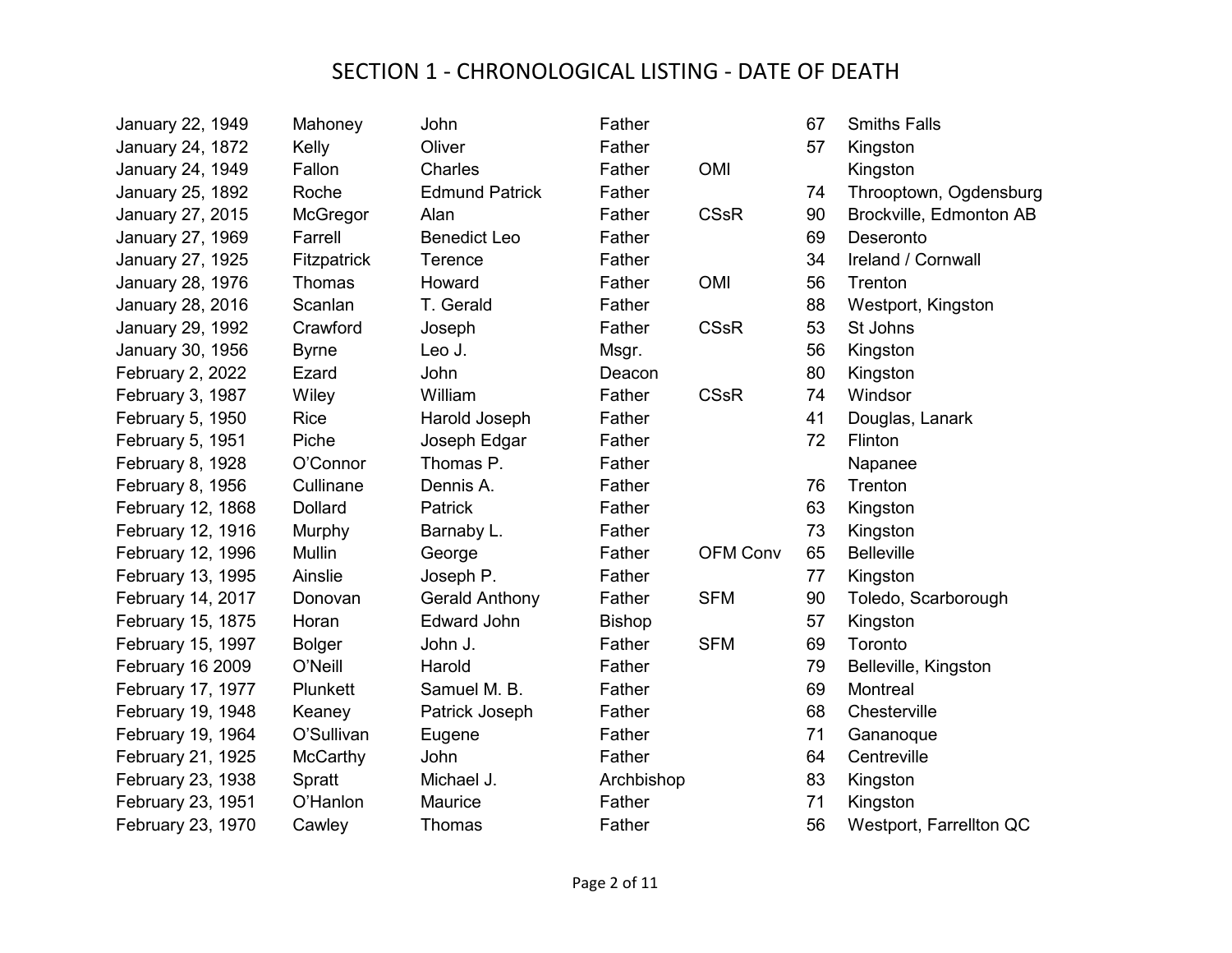| February 23, 2002 | Hanley    | Justin J.              | Father     |             | 72 | Read, Trenton           |
|-------------------|-----------|------------------------|------------|-------------|----|-------------------------|
| February 24, 1898 | Cleary    | James V.               | Archbishop |             | 69 | Kingston                |
| February 26, 1875 | McDonnell | Angus                  | Father     |             | 82 | Kingston                |
| February 28, 1920 | Murtagh   | Thomas                 | Father     |             | 56 | Marmora                 |
| February 29, 1920 | McDonagh  | W. A.                  | Father     |             |    | Merrickville            |
| February 29, 2016 | Downey    | William Joseph         | Father     |             | 84 | Kingston, Sioux Lookout |
| March 1, 1969     | Leacy     | Edward M.              | Msgr.      |             | 75 | Cardinal, Napanee       |
| March 6, 1978     | Feeney    | Jonas F.               | Father     |             | 82 | Napanee                 |
| March 8, 1973     | Gallery   | Francis                | Father     | <b>CSsR</b> | 75 | Toronto                 |
| March 10, 2016    | Flurey    | Robert Joseph          | Father     |             | 89 | Picton, Kingston        |
| March 12, 1883    | Farrelly  | Daniel P.              | Father     |             | 28 | Kingston                |
| March 13, 1916    | O'Connor  | John J.                | Father     |             | 34 | <b>Belleville</b>       |
| March 13, 1982    | MacDonald | Cameron                | Father     | <b>CSsR</b> | 77 | Toronto                 |
| March 14, 1935    | McCarthy  | Thomas                 | Father     |             | 79 | Read                    |
| March 15, 2017    | Clement   | <b>Donald Patrick</b>  | Msgr.      |             | 89 | Prescott, Kingston      |
| March 16 2010     | Esper     | James                  | Father     |             | 76 | USA, Chesterville       |
| March 16, 1999    | Wiley     | Harold R.              | Father     |             | 89 | Kingston                |
| March 18, 1879    | MacDonald | John                   | Father     |             | 96 | Perth, St.Raphael's     |
| March 18, 1963    | Terrion   | <b>Wilfred Laurier</b> | Father     |             | 62 | Kingston                |
| March 22, 1963    | Kearney   | John F.                | Father     | <b>CSsR</b> | 70 | Westport, Montreal      |
| March 23, 1933    | Gorman    | Ernest Leo             | Father     |             | 41 | Montreal, Belleville    |
| March 23, 1994    | Shannon   | Raymond G.             | Father     |             | 67 | Read, Kingston          |
| March 24, 1937    | O'Riordan | J. P.                  | Father     |             | 59 | Tweed                   |
| March 27, 1915    | Salmon    | John J.                | Father     |             |    | Kingston                |
| March 28, 1926    | Murray    | <b>Edward Horan</b>    | Msgr.      |             |    | Cobourg                 |
| March 29, 1979    | Martin    | George T. S.           | Msgr.      |             | 79 | Kingston                |
| March 31, 1995    | O'Brien   | Gerald                 | Father     | SJ          |    | Wolfe Island, Pickering |
| April 1, 1945     | Corrigan  | <b>Sherman Albert</b>  | Father     |             | 62 | Westport                |
| April 1, 1988     | Manning   | James G.               | Father     |             | 49 | Lanark, South Africa    |
| April 2, 1847     | MacDonald | <b>William Peter</b>   | Father     |             | 76 | Kingston, Toronto       |
| April 2, 1921     | Luctz     | Joseph                 | Father     |             | 63 | Kingston                |
| April 5, 1836     | Fraser    | William                | Father     |             | 48 | St. Andrew's West       |
|                   |           |                        |            |             |    |                         |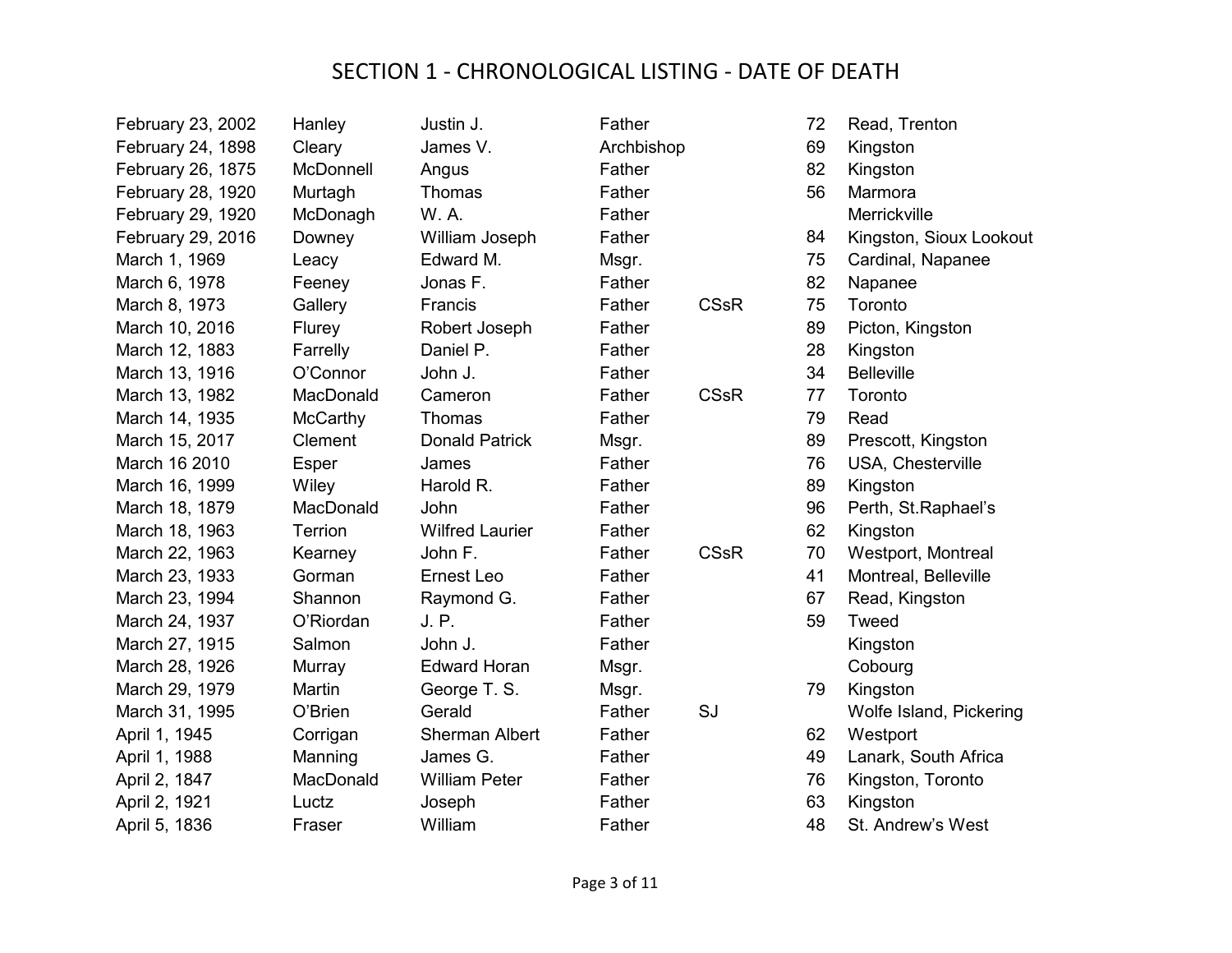| April 5, 1857  | Dominic          | М.                       | Father        | OC (Trappist) |    | Wellington, Picton     |
|----------------|------------------|--------------------------|---------------|---------------|----|------------------------|
| April 5, 2001  | Kurusumuthu      | Stanley                  | Father        |               | 61 | Sri Lanka, Kingston    |
| April 5, 2017  | MacGillivray     | James Hugh               | Father        | CC            | 73 | Kingston, Ottawa       |
| April 6, 1904  | <b>DeSaunhac</b> | Paul Antoine             | Father        |               | 70 | Nativity, Cornwall     |
| April 6, 1986  | <b>Bedard</b>    | Richard                  | Father        | <b>CSsR</b>   | 69 | Toronto                |
| April 8, 1889  | Walsh            | Edward J.                | Father        |               | 42 | Trenton                |
| April 9, 1954  | <b>Bradley</b>   | Austin L.                | Father        | SJ            |    | Kingston               |
| April 15, 1992 | Sullivan         | James P.                 | Msgr.         |               | 77 | Kingston, Belleville   |
| April 16 2008  | Lamarche         | J. Laurier               | Father        |               | 92 | Kingston, Belleville   |
| April 17, 1927 | Dowdall          | <b>Patrick Sylvester</b> | Father        |               | 71 | Perth, Eganville       |
| April 19, 1982 | Dunphy           | W. H.                    | Msgr.         |               | 77 | Kingston               |
| April 20, 1985 | <b>Buckley</b>   | W. John                  | Father        |               | 81 | Read, Kingston         |
| April 20, 1972 | Murphy           | Wilfred                  | Father        | (SFM?)        |    | Kingston               |
| April 22, 1916 | Meagher          | John J.                  | Father        |               | 45 | Read, Kemptville       |
| April 22, 2009 | <b>Boyle</b>     | Terrence J.              | Father        |               | 77 | Gananoque, Belleville  |
| April 28, 1988 | <b>Baker</b>     | Charles E.               | Msgr.         |               | 88 | Wolfe Island, Kingston |
| April 29, 1995 | Hanley           | J. Gerald                | Msgr.         |               | 88 | Read, Kingston         |
| May, 1882      | Vaughan          | Edward                   | Father        |               |    | Westport, Tracadie, NB |
| May 1, 1878    | Chisholm         | James John               | Father        |               | 57 | Glengarry, Perth       |
| May 1, 2000    | Rowell           | J. Reed                  | Father        |               | 87 | Hamilton, Kingston     |
| May 2, 1984    | Fogarty          | Jeremiah J.              | Msgr.         |               | 94 | Ireland, Kingston      |
| May 4, 1997    | O'Reilly         | Edward A.                | Father        | <b>CSB</b>    | 73 | Wolfe Island, Toronto  |
| May 4, 2005    | O'Neill          | Francis J.               | Msgr.         |               | 85 | Read, Kingston         |
| May 5, 1879    | Leonard          | John F.                  | Father        |               | 35 | Kingston               |
| May 5, 1961    | Carty            | William H.               | Father        |               | 62 | Elgin, Trenton         |
| May 6, 1923    | Quinn            | John S.                  | Father        |               | 61 | Tweed, Cleveland       |
| May 7, 1934    | Fleming          | John P.                  | Father        |               | 79 | Tweed                  |
| May 7, 1976    | Agnew            | Felix A.                 | Father        |               | 65 | Douglas, Centreville   |
| May 8, 1857    | Gaulin           | Remi                     | <b>Bishop</b> |               | 69 | Kingston               |
| May 8, 2007    | McGarvey         | James F.                 | Father        |               | 90 | Kingston               |
| May 9, 1845    | MacDonald        | John                     | Father        |               |    | Alexandria             |
| May 9, 1937    | McKiernan        | Peter                    | Father        |               | 64 | Westport               |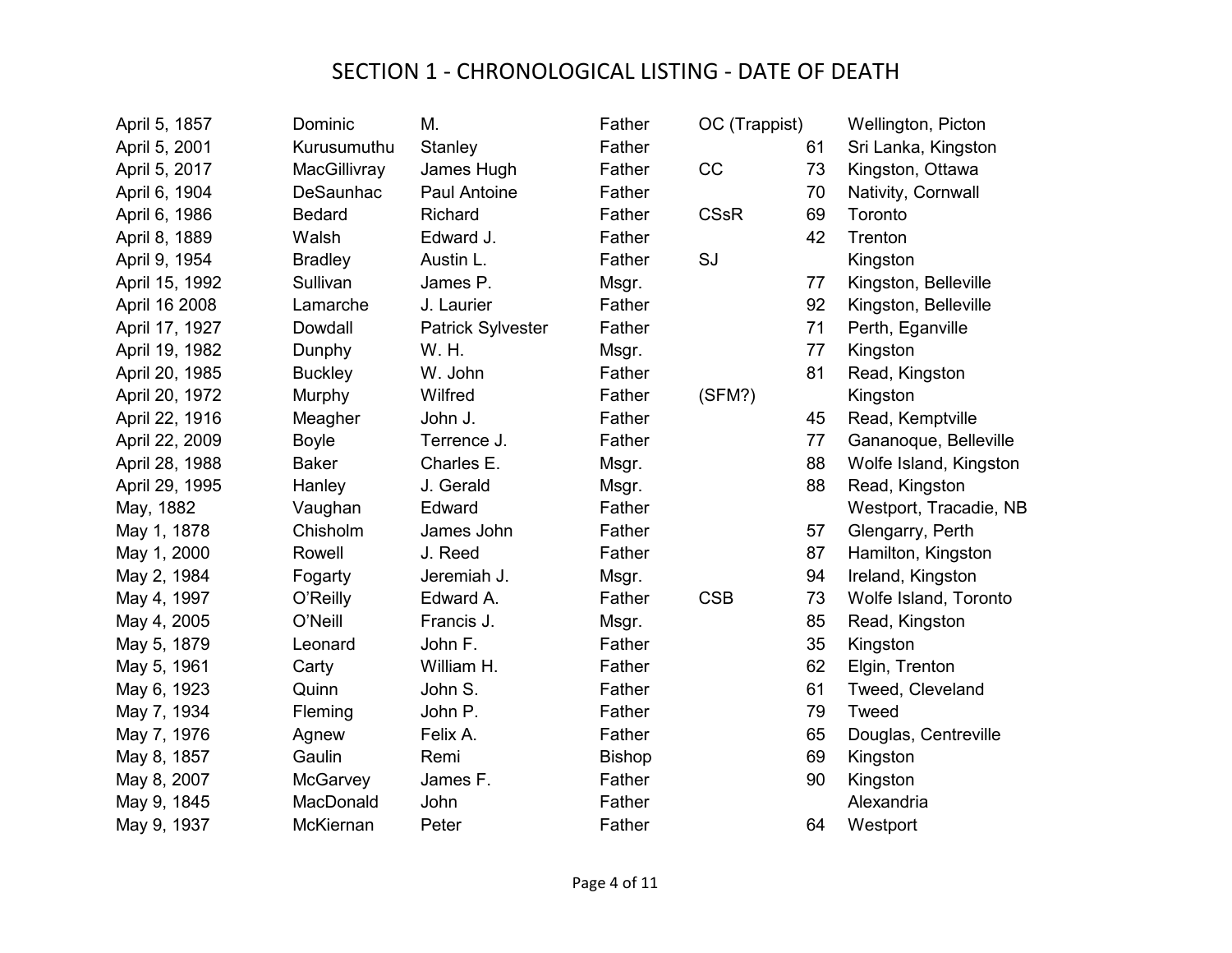| May 11, 1922 | Staley            | Arthur                 | Father        |                 | 49 | Kingston                 |
|--------------|-------------------|------------------------|---------------|-----------------|----|--------------------------|
| May 11, 1959 | O'Donnell         | Alphonsus L.           | Father        |                 | 59 | <b>Smiths Falls</b>      |
| May 11, 1986 | Hamilton          | Walter V.              | Father        |                 | 59 | Elgin, Woodstock         |
| May 13, 1996 | Megannety         | <b>Brendan</b>         | Father        | <b>OMI</b>      |    | Ottawa, Kingston         |
| May 13,2013  | O'Connor          | Francis M.             | Father        |                 | 83 | Gananoque, Kingston      |
| May 14, 1921 | Casey             | Dominic J.             | Father        |                 |    | Lindsay                  |
| May 14, 1959 | Meagher           | Francis P.             | Father        |                 | 36 | Read, Lanark             |
| May 14, 2004 | Sweeney           | Reginald               | Father        | OFM Con         | 88 | <b>Belleville</b>        |
| May 16, 1975 | Farrell           | Henry J.               | Msgr.         |                 | 88 | Ireland, Perth, Kingston |
| May 17, 2014 | Dorschner         | <b>Keith</b>           | Deacon        |                 | 75 | Montreal, Belleville     |
| May 19, 1944 | Doyle             | Wafer                  | Father        | SJ              | 81 | Kingston                 |
| May 21, 1921 | <b>McWilliams</b> | Charles A.             | Father        |                 | 78 | Kingston                 |
| May 23, 1875 | Timlin            | Michael                | Father        |                 |    | Cobourg                  |
| May 23, 1981 | DeBoevere         | John                   | Father        |                 | 65 | Holland, Lansdowne       |
| May 23, 2018 | <b>Byrne</b>      | <b>Gerald Edward</b>   | Father        |                 | 86 | Read, Kingston           |
| May 24, 2002 | Williams          | Austin                 | Father        | <b>OFM Conv</b> |    | Kingston, Syracuse       |
| May 26, 1959 | Hyland            | F. D.                  | Father        |                 | 68 | Kingston, Madoc          |
| May 30, 1914 | Twomey            | John                   | Father        |                 | 72 | Enterprise, Williamstown |
| May 31, 2016 | Powell            | William Joseph H.      | Father        |                 | 88 | <b>Smiths Falls</b>      |
| June 3, 1915 | Spratt            | Thomas J.              | Father        |                 | 68 | Wolfe Island             |
| June 3, 1951 | Murray            | Gerald                 | Msgr.         | <b>CSsR</b>     | 65 | Montreal                 |
| June 3, 1972 | Mulvill           | Edward E.              | Father        |                 | 71 | Westport, Calgary AB     |
| June 4, 1900 | <b>McGrath</b>    | Joseph J.              | Father        | CSsR,           |    | Spencerville, New York   |
| June 4, 1926 | Kelly             | <b>Thomas Aloysius</b> | Father        |                 | 73 | <b>Smiths Falls</b>      |
| June 5, 1940 | Whalen            | James H.               | Father        | <b>CSB</b>      | 38 | Westport, Detroit        |
| June 6, 1857 | Phelan            | Patrick                | <b>Bishop</b> |                 | 62 | Kingston                 |
| June 6, 1972 | O'Sullivan        | Joseph A.              | Archbishop    |                 | 85 | Kingston                 |
| June 7, 1895 | Quirk             | John                   | Father        |                 | 80 | Hastings                 |
| June 7, 1900 | Cicolari          | George A.              | Father        |                 | 46 | Erinsville               |
| June 7, 1930 | Killeen           | Charles J.             | Father        |                 | 68 | Stanleyville, Belleville |
| June 7, 1967 | Pelletier         | Leon                   | Father        |                 | 25 | Kingston                 |
| June 8, 1963 | Lesage            | Simon                  | Father        |                 | 63 | Tweed, Kingston          |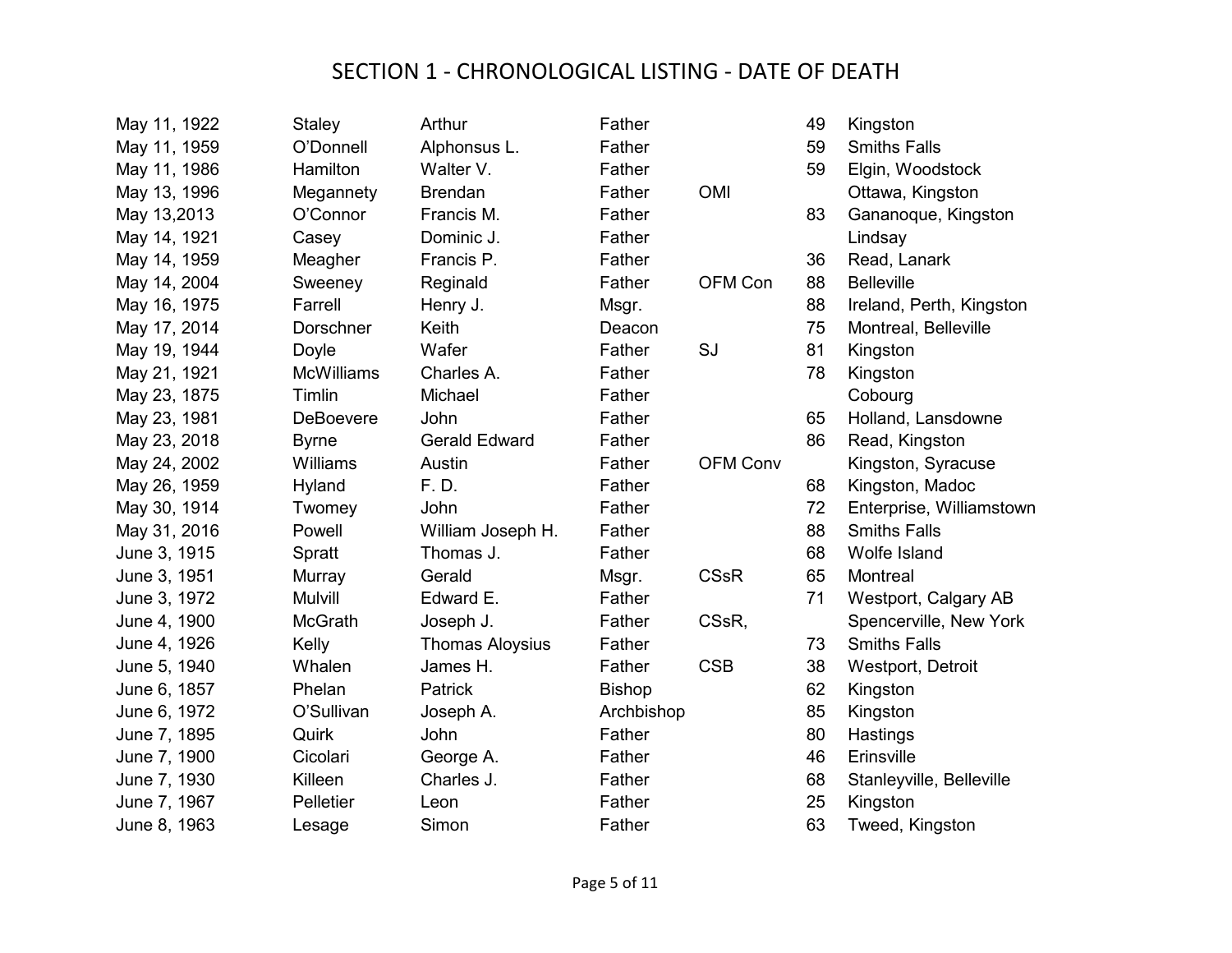| June 8, 1991  | Trainor            | J. Edgar                   | Father     |                 | 79 | Kingston                 |
|---------------|--------------------|----------------------------|------------|-----------------|----|--------------------------|
| June 10, 1911 | McEvay             | <b>Fergus Patrick</b>      | Archbishop |                 | 58 | Lindsay / Regina         |
| June 11, 2016 | <b>Vickers</b>     | Raymond Colin              | Father     |                 | 82 | Nova Scotia, Bedford     |
| June 14, 2018 | Walsh              | <b>Bernard Joseph</b>      | Msgr.      |                 | 94 | Read, Kingston           |
| June 15, 1919 | <b>Duffus</b>      | Charles J.                 | Father     |                 | 69 | St.Raphael's, Perth      |
| June 16, 1929 | Crawley            | Michael E.                 | Father     |                 | 56 | <b>Brewers Mills</b>     |
| June 19, 1870 | Howard             | John Joseph                | Father     |                 | 25 | Railton                  |
| June 22, 1852 | <b>FitzPatrick</b> | Hugh                       | Father     |                 |    | Peterborough             |
| June 22, 1973 | Ryan               | J. Arthur                  | Father     | <b>CSsR</b>     | 69 | Brockville, Toronto      |
| June 23, 1912 | Conway             | Patrick                    | Father     |                 | 57 | Ireland / Peterborough   |
| June 25, 1995 | Wilhelm            | Joseph L.                  | Archbishop |                 | 85 | Hamilton, Kingston       |
| June 25, 2001 | <b>Stitt</b>       | <b>Kenneth Patrick</b>     | Father     |                 | 65 | Cardinal, Railton        |
| June 28, 1904 | Davis              | <b>Thomas</b>              | Father     |                 | 59 | Kingston, Perth          |
| June 30, 1887 | Meade              | John R.                    | Father     |                 | 47 | Morrisburg               |
| July 2, 1902  | <b>Neville</b>     | James Vincent              | Father     |                 | 39 | Gananoque, Kingston      |
| July 3, 1909  | Lynch              | Michael                    | Father     |                 | 82 | Peterborough             |
| July 6, 1978  | Greevy             | Coleman                    | Father     | <b>OFM Conv</b> | 66 | <b>Belleville</b>        |
| July 8, 1908  | Farrelly           | James J.                   | Msgr.      |                 | 81 | <b>Belleville</b>        |
| July 8, 1952  | Meagher            | Michael                    | Msgr.      |                 | 81 | Ireland, Perth           |
| July 9, 1982  | <b>Desmarais</b>   | Omar                       | Father     | <b>OMI</b>      | 65 | Kapuskasing              |
| July 11, 1938 | McDonald           | Michael                    | Msgr.      |                 | 84 | Napanee                  |
| July 14, 1964 | MacDonald          | John F.                    | Father     | <b>CSsR</b>     | 54 | Montreal                 |
| July 14, 1883 | Sweeny             | Michael F.                 | Father     |                 | 25 | Kingston                 |
| July 16, 1959 | Whalen             | <b>Francis Christopher</b> | Father     |                 | 57 | Enterprise               |
| July 17, 1990 | <b>Hendrikx</b>    | A. Cornelius               | Father     |                 | 74 | Holland, Kingston        |
| July 26, 1847 | Neelan             | Patrick                    | Father     |                 | 26 | Kingston                 |
| July 26, 1993 | Shirley            | Lawrence                   | Father     |                 | 92 | Perth, Saskatoon         |
| July 26, 1998 | Meehan             | Matthew J.                 | Father     | <b>CSsR</b>     | 85 | Brockville, Toronto      |
| July 26, 2016 | Cummings           | William Lloyd              | Father     |                 | 87 | Carleton Place, Westport |
| July 27, 1946 | McHugh             | Joseph A.                  | Father     |                 |    | Woodstock, Kingston      |
| July 27 2011  | Spence             | Francis J.                 | Archbishop | DD              | 85 | Perth, Kingston          |
| July 28, 1990 | Rushman            | Clifford                   | Father     | SJ              | 81 | Pickering                |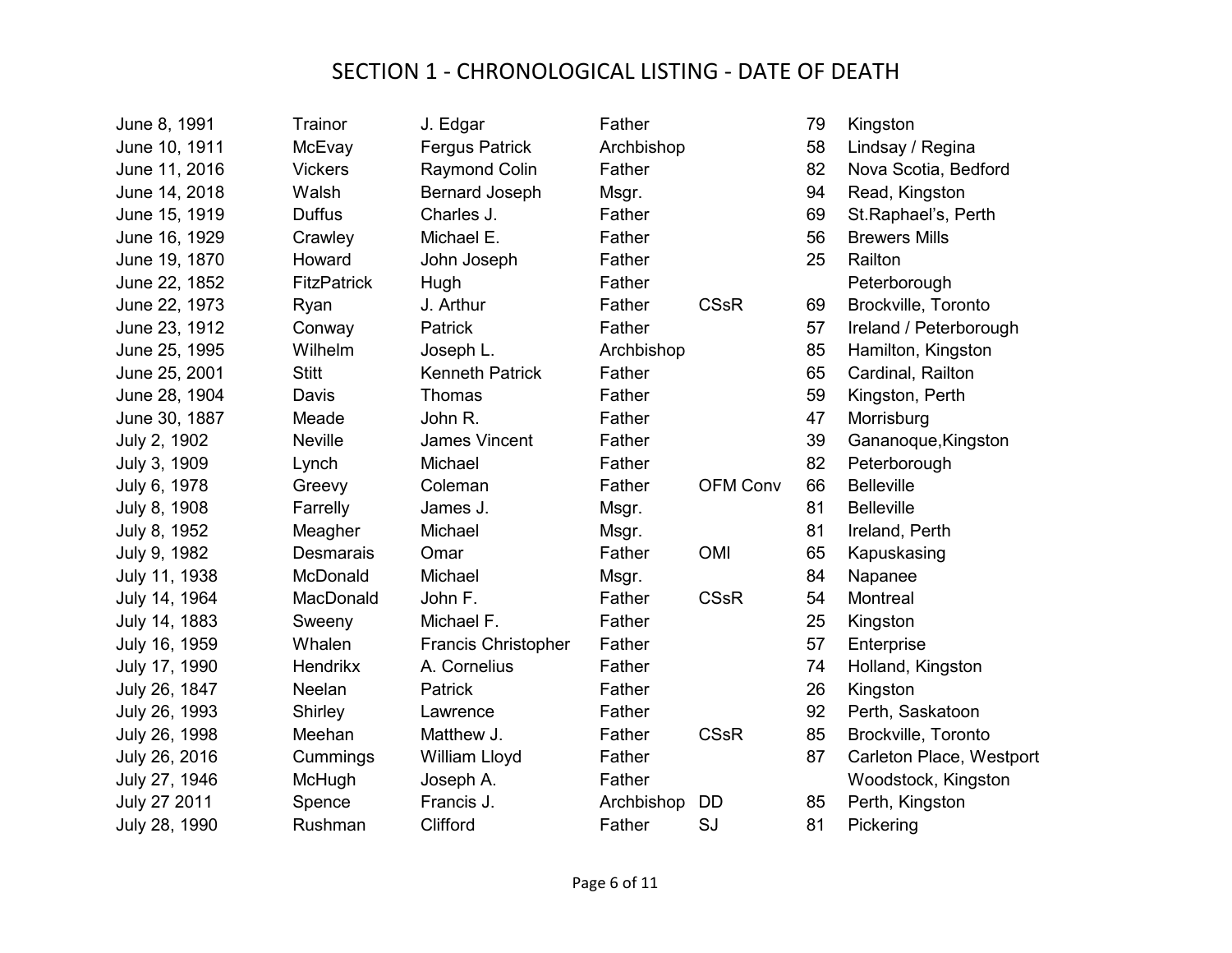| July 29, 1964       | <b>McCormick</b>        | Joseph                 | Father        | <b>CSsR</b> | 50             | St. John's               |
|---------------------|-------------------------|------------------------|---------------|-------------|----------------|--------------------------|
| July 30, 1948       | O'Gorman                | <b>Charles Francis</b> | Father        |             | 72             | Marysville               |
| <b>August, 1856</b> | Farrelly                | Daniel                 | Father        |             |                | Kemptville               |
| August 1, 1879      | O'Brien                 | John                   | <b>Bishop</b> |             | 47             | Kingston                 |
| August 2, 2008      | Seibart                 | Herman                 | Father        |             | 90             | <b>Belleville</b>        |
| August 4, 1993      | Groenewegen             | Jacobus C.             | Father        |             | 81             | Holland, Kingston        |
| August 4, 2012      | Mitchell                | L. David               | Father        |             | 82             | <b>Belleville</b>        |
| August 5, 1991      | van der Heijden Gysbert |                        | Father        | <b>MHM</b>  | 84             | Holland, Deseronto       |
| August 8, 1901      | Larkin                  | Michael Joseph         | Father        |             | 58             | Grafton                  |
| August 8, 1996      | Farrell                 | James J.               | Father        | SJ          | 79             | Midland                  |
| August 9, 1948      | Coyle                   | Roswald James          | Father        |             | 52             | Picton                   |
| August 9, 2002      | O'Neill                 | John Joseph            | Father        |             | 93             | Douglas, Napanee         |
| August 10, 1950     | Nicholson               | <b>James Francis</b>   | Msgr.         |             | 61             | <b>Belleville</b>        |
| August 11, 1999     | <b>McAuley</b>          | Joseph                 | Father        |             | 50             | Prescott, Lansdowne      |
| August 12, 1857     | <b>Bourke</b>           | John                   | Father        |             | 46             | Ireland / Peterborough   |
| August 18, 1875     | Harty                   | William M.             | Father        |             | 48             | Kemptville               |
| August 19, 1951     | <b>Brady</b>            | Michael Joseph         | Father        |             | 54             | Kingston                 |
| August 20, 1899     | McDonagh                | John H.                | Father        |             | about 5(Picton |                          |
| August 22, 1886     | Lalor                   | Murtagh                | Father        |             | 92             | Ireland, Picton          |
| August 25, 2014     | Labelle                 | Rene P. E.             | Father        |             | 65             | Brockville, Kingston     |
| August 27, 1951     | O'Reilly                | James Joseph           | Father        |             | 75             | Kingston                 |
| August 28, 1874     | O'Boyle                 | <b>John Patrick</b>    | Father        |             | 39             | Kingston                 |
| August 30, 1943     | O'Brien                 | Michael J.             | Archbishop    |             | 69             | Kingston                 |
| August 31, 1869     | O'Connor                | Michael                | Father        |             | 48             | Kingston, Gananoque      |
| August 31, 1938     | Foley                   | Declan Edward          | Father        |             | 74             | Westport, Ottawa         |
| August 31, 1998     | Bende                   | Francis W.             | Father        |             | 82             | Holland, Kingston        |
| September 2, 1843   | <b>Bennett</b>          | James                  | Father        |             |                | Kingston                 |
| September 3, 1911   | <b>Browne</b>           | Joseph                 | Father        |             |                | Ireland / Peterborough   |
| September 5, 1877   | Clune                   | Michael                | Father        |             | 50             | <b>Smiths Falls</b>      |
| September 6, 1999   | O'Neill                 | J. Andrew              | Msgr.         |             | 97             | Brewer's Mills, Kingston |
| September 6, 2013   | Raby                    | Thomas                 | Msgr.         |             | 95             | Gananoque, Kingston      |
| September 8, 1907   | O'Connor                | John S.                | Father        |             |                | Perth, Marysville        |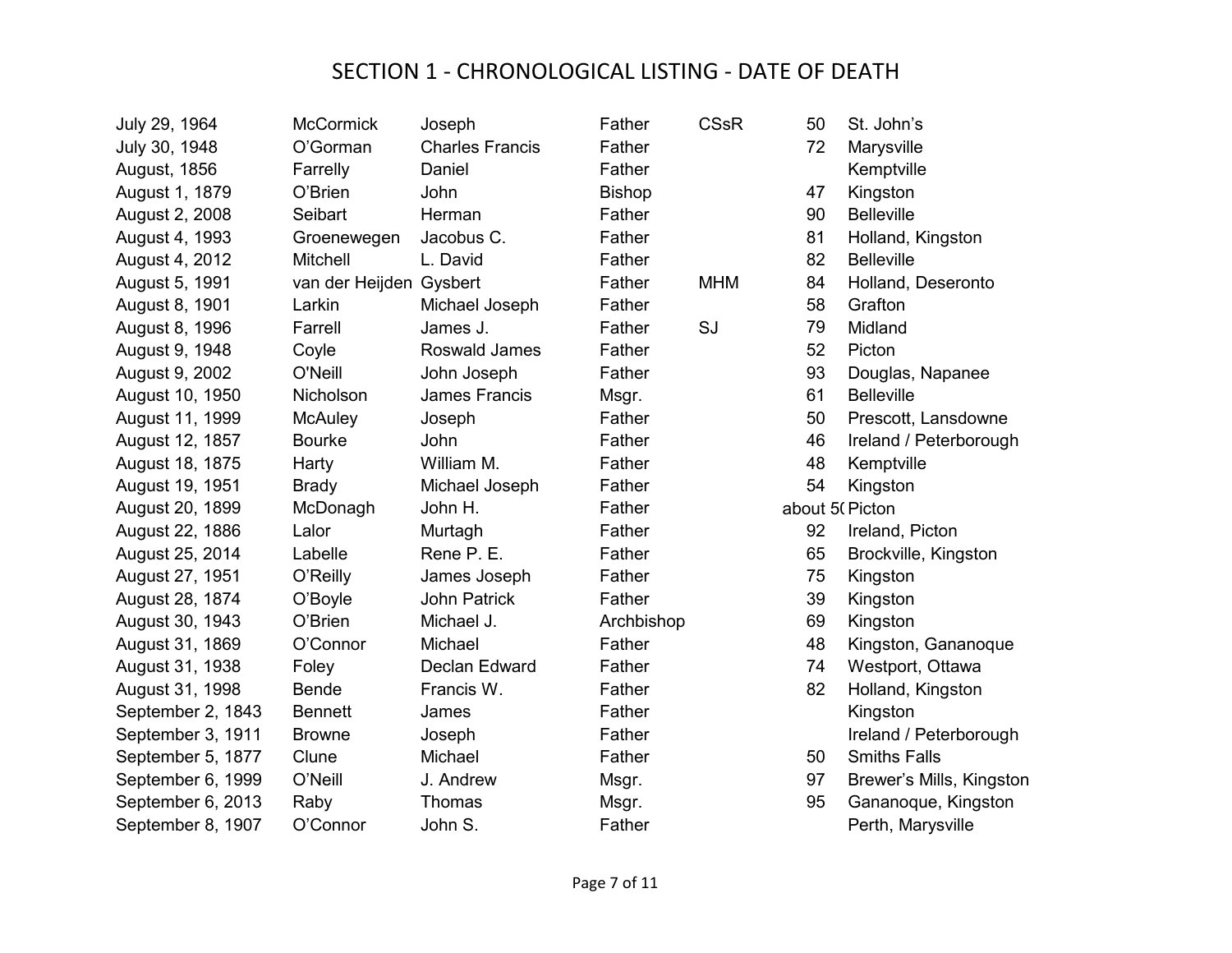| September 8, 1992  | <b>McSherry</b>  | Edwin "Ted"             | Father | <b>CSsR</b>     | 79 | Toronto               |
|--------------------|------------------|-------------------------|--------|-----------------|----|-----------------------|
| September 9, 2003  | O'Reilly         | Eugene T.               | Father | <b>CSB</b>      | 83 | Wolfe Island          |
| September 10, 1904 | Foley            | <b>Deodatus Francis</b> | Father |                 | 56 | Westport, Ottawa      |
| September 10, 1955 | Carey            | Richard A.              | Father |                 | 74 | Gananoque, Kingston   |
| September 10, 1960 | Donoghue         | Ignatius F.             | Father |                 | 63 | Westport, Marysville  |
| September 13, 1976 | Lesage           | J. Clayton              | Father |                 | 67 | Stanleyville          |
| September 13, 1983 | <b>Briceland</b> | T. Edward               | Msgr.  |                 | 78 | Kingston              |
| September 14, 1944 | Mooney           | <b>Thomas Edmund</b>    | Father |                 | 38 | Westport, Belgium     |
| September 14, 1974 | Doucette         | William                 | Father | <b>CSsR</b>     | 54 | Charlottetown         |
| September 18, 2002 | Mooney           | Orville                 | Deacon |                 | 78 | Westport, Toronto     |
| September 20, 1925 | Traynor          | J. Andrew               | Father |                 | 50 | Marmora               |
| September 21, 1952 | Meagher          | James Vincent           | Father |                 | 67 | Read, Trenton         |
| September 21, 1994 | Garden           | John                    | Father | OFM Conv.       | 69 | Kingston, USA         |
| September 24, 1960 | Quinn            | Francis P.              | Father |                 | 67 | Tweed, Kemptville     |
| September 24, 1984 | Way              | Edward J.               | Father |                 | 75 | Kingston              |
| September 24, 2020 | Molon            | Erlindo (Lindo)         | Father |                 | 89 | Philippines, Kingston |
| September 25, 1913 | <b>Brophy</b>    | George                  | Father |                 | 83 | Peterborough          |
| September 25 1988  | Simson           | Michael                 | Father | OFM Conv.       | 83 | <b>Belleville</b>     |
| September 25 1924  | Connolly         | James J.                | Msgr.  |                 | 68 | Trenton, Perth        |
| September 26, 1866 | McDonagh         | John H.                 | Father |                 | 54 | Ireland, Perth        |
| September 26, 1977 | Callahan         | John W.                 | Msgr.  |                 | 78 | Read, Gananoque       |
| September 27, 1908 | <b>McRae</b>     | D. C.                   | Father |                 | 52 | St. Andrew's West     |
| September 30, 1991 | MacDonald        | Daniel W.               | Father |                 | 71 | Trenton, Kingston     |
| October 1, 1890    | O'Brien          | Patrick J.              | Father |                 | 33 | Gananoque             |
| October 1, 1906    | O'Gorman         | John D.                 | Father |                 | 45 | Howe Island           |
| October 1, 2017    | McAvoy           | Paul James              | Father |                 | 88 | Brockville, Kingston  |
| October 2, 1855    | McEvay           | <b>Fergus Patrick</b>   | Father |                 | 38 | Ireland / Kingston    |
| October 2, 1927    | O'Rourke         | Michael                 | Father |                 | 66 | Ireland, Westport     |
| October 2, 1989    | <b>McAuley</b>   | Meldon                  | Father | OFM Conv.       | 64 | Montreal, Kingston    |
| October 3, 1840    | Fox              | John                    | Father |                 |    | Nelson, ON            |
| October 3, 1987    | Orr              | <b>Bede</b>             | Father | <b>OFM Conv</b> | 73 | <b>Belleville</b>     |
| October 4, 2017    | Gazeley          | <b>Charles Hilliard</b> | Father |                 | 85 | Kingston              |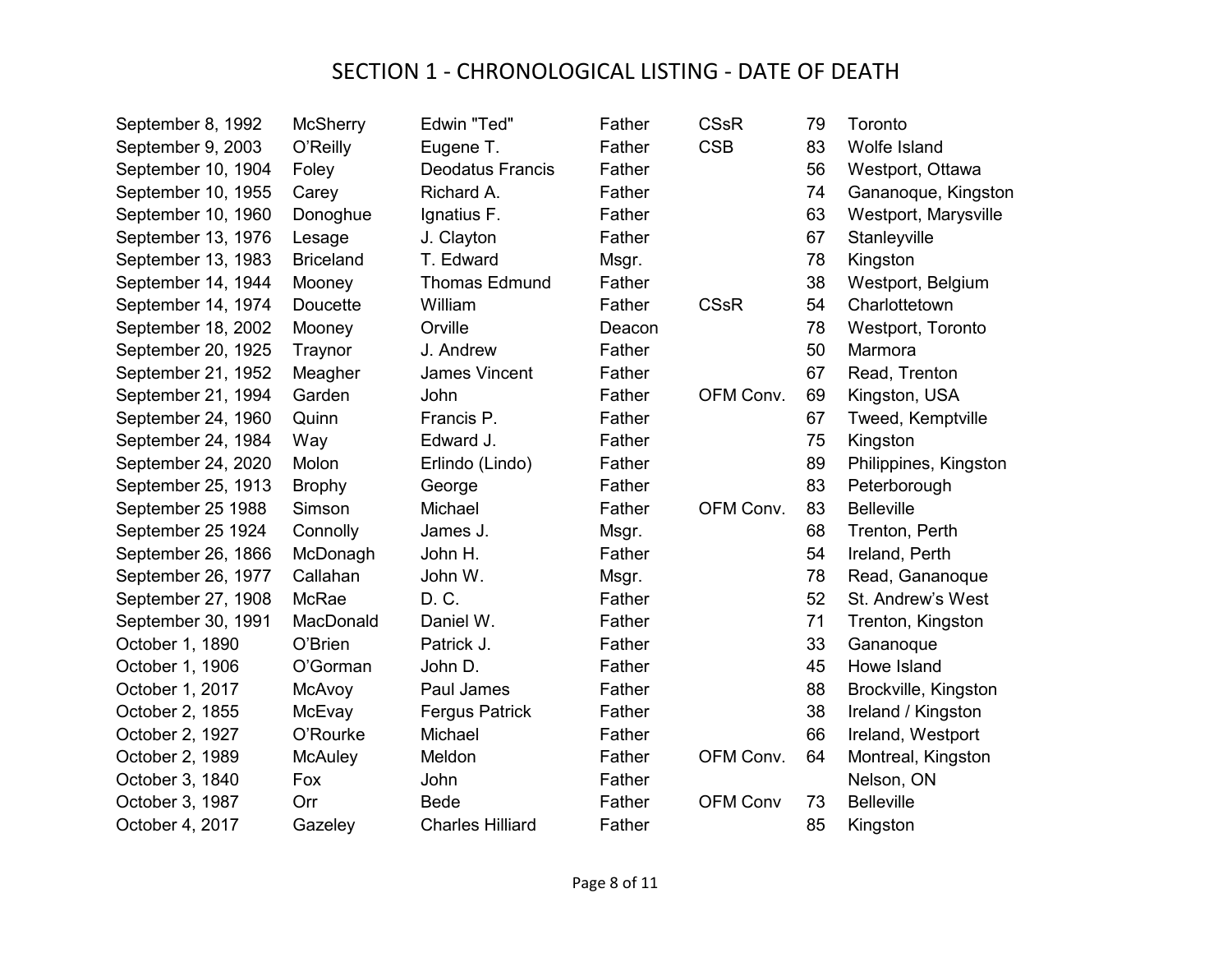| October 5, 1843  | Cook           | Peter                    | Father |             |    | Toronto                        |
|------------------|----------------|--------------------------|--------|-------------|----|--------------------------------|
| October 5, 1997  | Topp           | George                   | Father | SJ          |    | Toronto                        |
| October 6, 2019  | Gavin          | Joseph B.                | Father | SJ          | 84 | Lansdowne, Pickering           |
| October 7, 1995  | Kinlin         | Peter                    | Msgr.  |             |    | Stoco, Toronto                 |
| October 10, 1983 | Murphy         | Peter F.                 | Father |             | 57 | Elgin, Kingston                |
| October 10, 2010 | Lynett         | Walter J.                | Msgr.  |             | 83 | Westport, Kingston             |
| October 11, 1863 | Rossiter       | <b>James Richard</b>     | Father |             | 36 | Gananoque                      |
| October 13, 2015 | <b>McGee</b>   | William J.               | Father |             | 92 | Stirling, Kingston             |
| October 14, 1927 | Hartigan       | Patrick J.               | Msgr.  |             | 69 | Prescott                       |
| October 14, 1964 | Larkin         | Thomas J.                | Father |             | 41 | Read, Merrickville             |
| October 15, 1914 | O'Farrell      | Richard M.               | Father |             | 34 | Frankford                      |
| October 15, 1948 | Koster         | Gerald                   | Father | <b>CSsR</b> | 51 | <b>Brockville</b>              |
| October 15, 1964 | <b>Buckley</b> | John J.V.                | Father |             | 45 | Cardinal, Belleville           |
| October 16, 1954 | <b>Staley</b>  | Louis E.                 | Msgr.  |             | 78 | Kingston                       |
| October 18, 1908 | Collins        | J.J.                     | Father |             | 49 | <b>Carleton Place</b>          |
| October 18, 1947 | Kinlin         | William Joseph           | Father |             | 52 | Spencerville                   |
| October 19, 1939 | Moriarty       | Joseph D.                | Father | <b>OMI</b>  |    | Westport, Ottawa               |
| October 19, 2004 | Quinn          | Edmund                   | Father | <b>CSsR</b> |    | Ferguson Falls, Moose Jaw      |
| October 21, 1842 | Cassidy        | John                     | Father |             |    | L'Orignal                      |
| October 22, 1847 | de la Mothe    | Pierre-Jacques           | Father |             | 85 | Perth, Quebec                  |
| October 24, 1926 | Carson         | Alexander J.             | Father |             |    | Picton, Stoco                  |
| October 24, 1977 | <b>Albers</b>  | Louis                    | Father | <b>MHM</b>  | 62 | Holland, Deseronto             |
| October 25, 1861 | Foley          | John                     | Father |             |    | <b>Wolfe Island</b>            |
| October 25, 1904 | Twohey         | <b>Patrick Augustine</b> | Father |             | 64 | Peterborough                   |
| October 25, 1904 | Twohey         | Patrick A.               | Father |             | 55 | Michigan, Trenton              |
| October 26 2007  | Lynch          | Terrence J.              | Father |             | 76 | Kingston                       |
| October 27, 2016 | Appelman       | Jan                      | Father | <b>MHM</b>  | 82 | Holland, Chesterville, Holland |
| October 28, 1965 | Shannon        | Joseph J.                | Father |             | 71 | Read, Prescott                 |
| October 30, 1897 | Connelly       | Michael E.               | Father |             |    | Hastings                       |
| October 30, 1918 | Halligan       | <b>Richard Stephen</b>   | Father |             | 38 | Kingston                       |
| October 31, 1869 | <b>Brennan</b> | Michael                  | Father |             | 73 | <b>Belleville</b>              |
| October 31, 1934 | Madden         | Howard                   | Father |             | 31 | Kingston                       |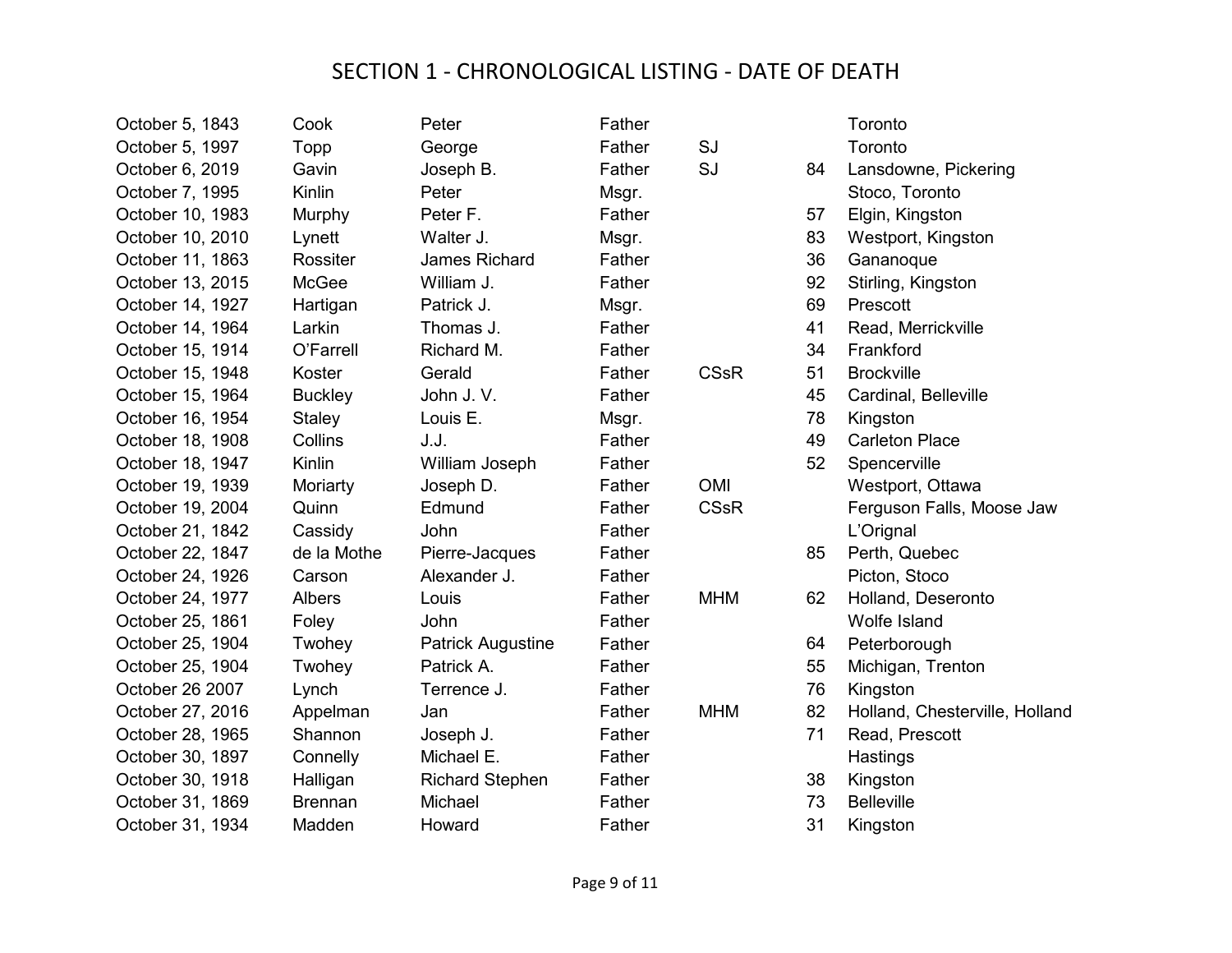| October 31, 1970  | Clancy           | James G.                | Father |                 | 71 | <b>Carleton Place</b>     |
|-------------------|------------------|-------------------------|--------|-----------------|----|---------------------------|
| November 2, 1876  | Hay              | George A.               | Father |                 | 69 | St. Andrew's              |
| November 2, 1905  | Doyle            | James                   | Father |                 | 34 | <b>Brockville</b>         |
| November 2, 1968  | Killingsworth    | Norman                  | Father | <b>CSsR</b>     | 58 | Toronto                   |
| November 4, 1981  | Imhoff           | Maurice                 | Father | <b>OFM Conv</b> | 84 | <b>Belleville</b>         |
| November 5, 1916  | <b>Brettargh</b> | Henry                   | Father |                 | 91 | Trenton, England          |
| November 6, 1896  | <b>Higgins</b>   | Bernard J.              | Father |                 | 82 | Hastings                  |
| November 6, 1946  | Sheridan         | Thomas H.               | Father |                 | 69 | Kemptville, Chicago       |
| November 9, 1918  | Finn             | William Morgan          | Father |                 | 28 | Kingston                  |
| November 12, 1882 | Stafford         | Michael                 | Father |                 |    | Lindsay                   |
| November 12, 2000 | Carley           | John Andrew             | Msgr.  |                 | 82 | <b>Belleville</b>         |
| November 15, 1901 | Stanton          | Michael J.              | Father |                 | 59 | <b>Brockville</b>         |
| November 15, 1932 | Corbett          | George                  | Msgr.  |                 | 87 | St.Columban's, Cornwall   |
| November 15, 1940 | Keeley           | James Joseph            | Father |                 | 62 | Kingston                  |
| November 16, 1958 | James            | Martin E.               | Father |                 | 60 | Prescott                  |
| November 17, 1955 | Hanley           | John Thomas             | Msgr.  |                 | 78 | Read, Smiths Falls        |
| November 19, 1973 | <b>Brennan</b>   | Joseph J.               | Father |                 |    | Marysville; ND, USA       |
| November 21, 2013 | Somerville       | Conrad                  | Father | <b>OFM Conv</b> | 85 | <b>Belleville</b>         |
| November 23, 1965 | Casey            | Daniel A.               | Father |                 | 79 | Kingston                  |
| November 24, 1959 | Garvin           | Lambert B.              | Father |                 | 68 | Westport, Belleville      |
| November 24, 1973 | <b>Brennan</b>   | Joseph J.               | Father |                 |    | Marysville                |
| November 25, 1981 | Tijsen           | John                    | Father | <b>MHM</b>      | 68 | Deseronto, USA            |
| November 26, 1972 | Healy            | Joseph P.               | Father |                 | 46 | Read, Trenton             |
| November 26, 1978 | MacDonald        | Andrew                  | Father | <b>CSsR</b>     | 57 | Sudbury                   |
| November 27, 1961 | McCabe           | John P. G.              | Father |                 | 62 | Kingston, Merrickville    |
| November 28, 1976 | Conway           | <b>Russell</b>          | Father | <b>CSsR</b>     | 73 | Enterprise, Windsor       |
| November 28, 2010 | Pinheiro         | Antonio                 | Father |                 | 77 | Portugal, Kingston        |
| November 30, 1929 | Murray           | <b>Charles Bancroft</b> | Msgr.  |                 | 85 | <b>Brockville</b>         |
| December 1, 2010  | Gray             | Henry "Hank"            | Deacon |                 | 87 | Montreal, Brockville      |
| December 4, 1992  | Welsh            | Arthur J.               | Msgr.  |                 | 77 | Toronto, Kingston         |
| December 5, 1979  | Ryan             | James S.                | Msgr.  |                 | 83 | Wolfe Island              |
| December 5, 2012  | <b>Dwyre</b>     | William A.              | Father |                 | 88 | Elgin, Westport, Kingston |